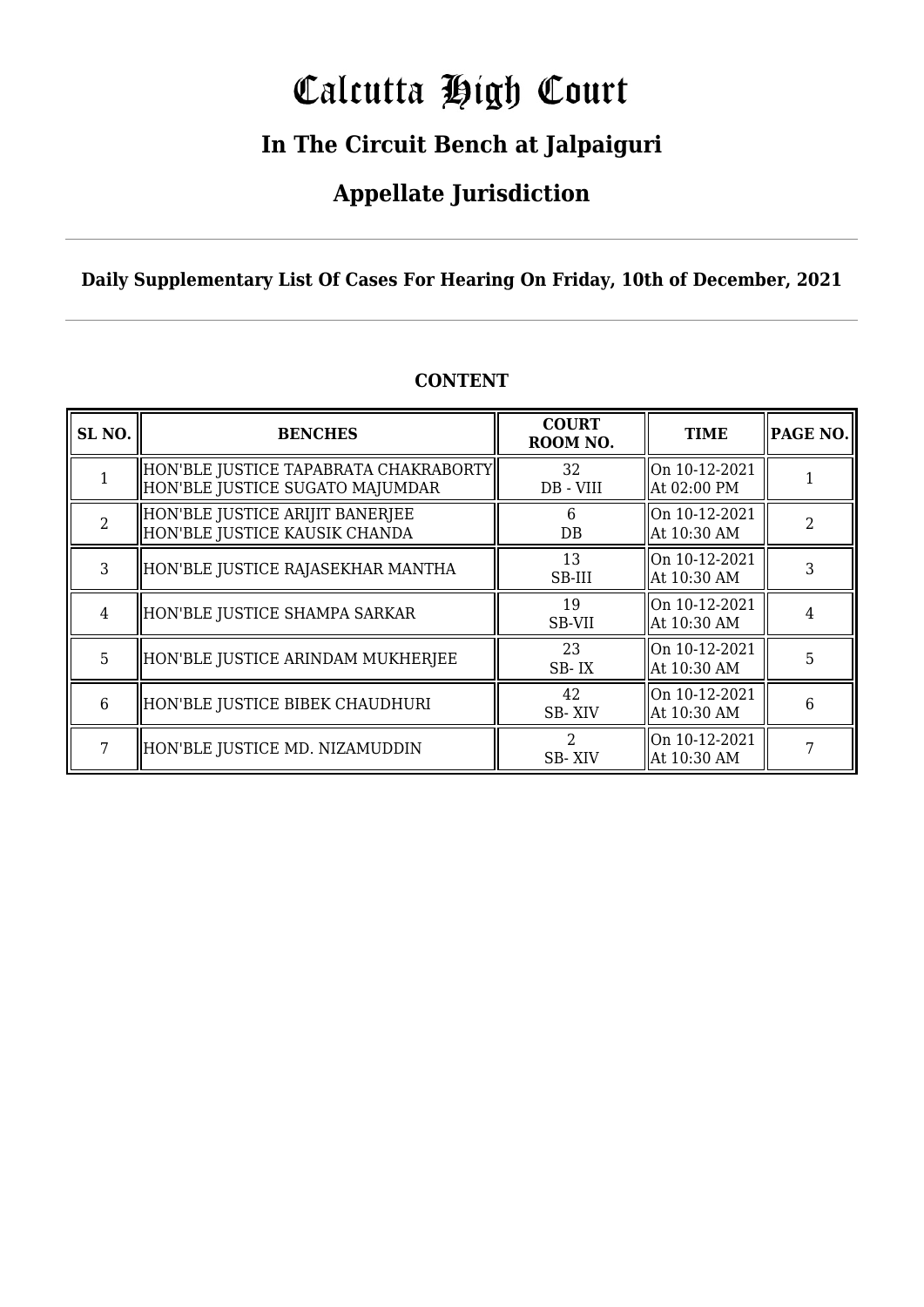

**DAILY CAUSELIST For Friday The 10th December 2021**

**COURT NO. 32**

**DIVISION BENCH (DB - VIII)**

**AT 2:00 PM**

**HON'BLE JUSTICE TAPABRATA CHAKRABORTY HON'BLE JUSTICE SUGATO MAJUMDAR**

**(VIA VIDEO CONFERENCE)**

**FROM PRINCIPAL BENCH**

**JALPAIGURI MATTERS WILL BE TAKEN UP AT 2.00 P.M.**

#### **APPLICATION FOR BAIL**

| 1 | CRM/1129/2021 | NASIBA BIBI@UJALA<br><b>BEGAM AND ANR</b><br>VS<br>State of West Bengal | MOFAKKARUL ISLAM   |
|---|---------------|-------------------------------------------------------------------------|--------------------|
| 2 | CRM/1130/2021 | NANNU @NANU HOSSAIN<br>AND ANR<br>VS<br>State of West Bengal            | <b>SABIR AHMED</b> |
| 3 | CRM/1131/2021 | SABANA BIBI AND ANR<br>VS<br>State of West Bengal                       | <b>SABIR ALI</b>   |
| 4 | CRM/1132/2021 | JAY BABU KUMAR AND ANR<br>VS<br>State of West Bengal                    | <b>SABIR ALI</b>   |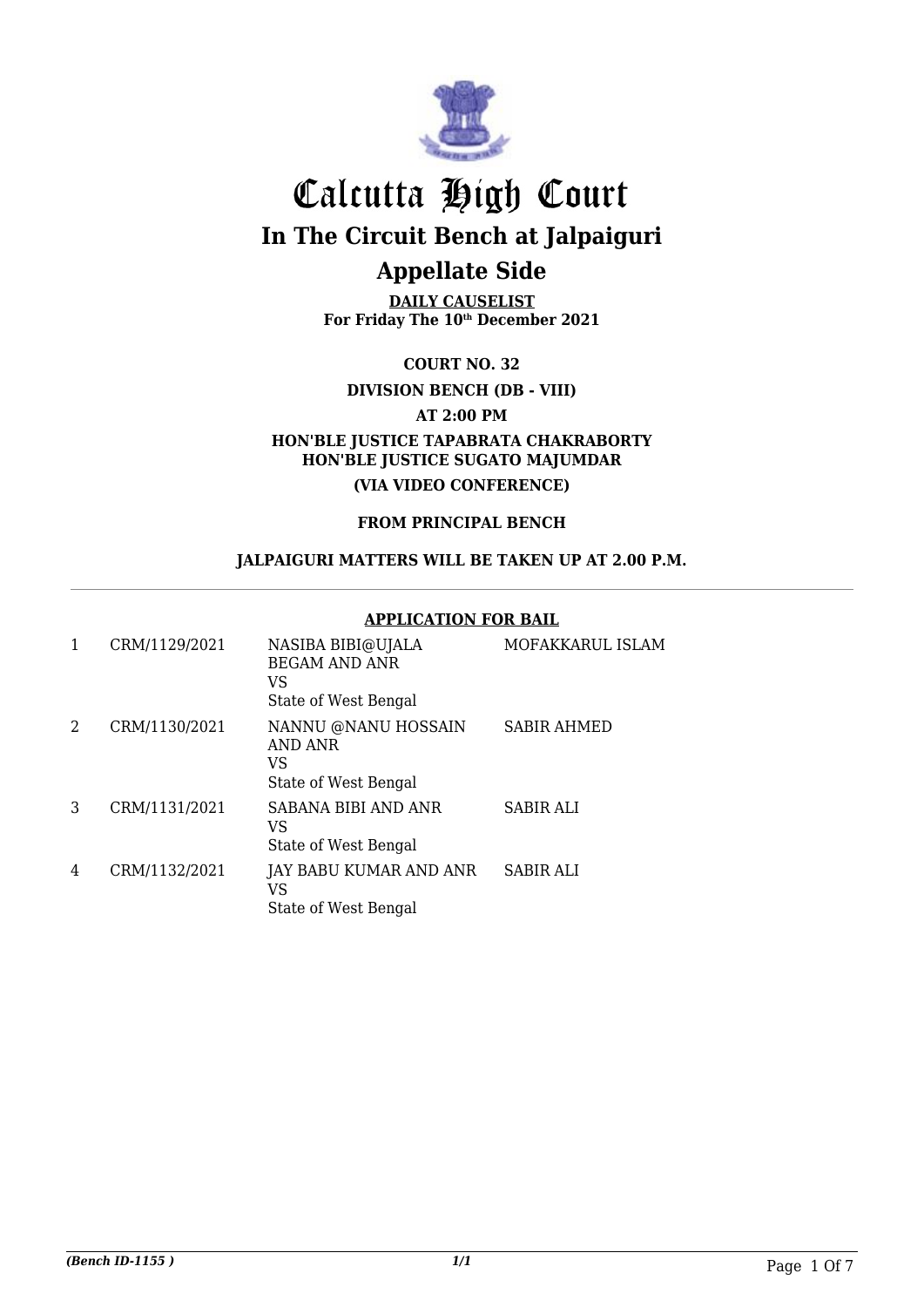

# Calcutta High Court **In The Circuit Bench at Jalpaiguri**

### **Appellate Side**

**DAILY CAUSELIST For Friday The 10th December 2021**

#### **COURT NO. 6**

**DIVISION BENCH (DB) AT 10:30 AM**

### **HON'BLE JUSTICE ARIJIT BANERJEE HON'BLE JUSTICE KAUSIK CHANDA (VIA VIDEO CONFERENCE)**

#### **FROM PRINCIPAL BENCH**

#### **N.B. : THIS LIST WILL BE TAKEN UP IMMEDIATELY AFTER EXHAUSTING THE ORIGINAL SIDE LIST**

#### **APPLICATION**

1 MAT/74/2021 SUNIL AGARWAL AND ANR VS THE STATE OF WEST BENGAL AND ORS SUBHAM GHOSH IA NO: CAN/1/2021

**in** WPA/265/2021 JAGDISH PRASAD AGARWAL **VS** THE STATE OF WEST BENGAL AND ORS NEIL BASU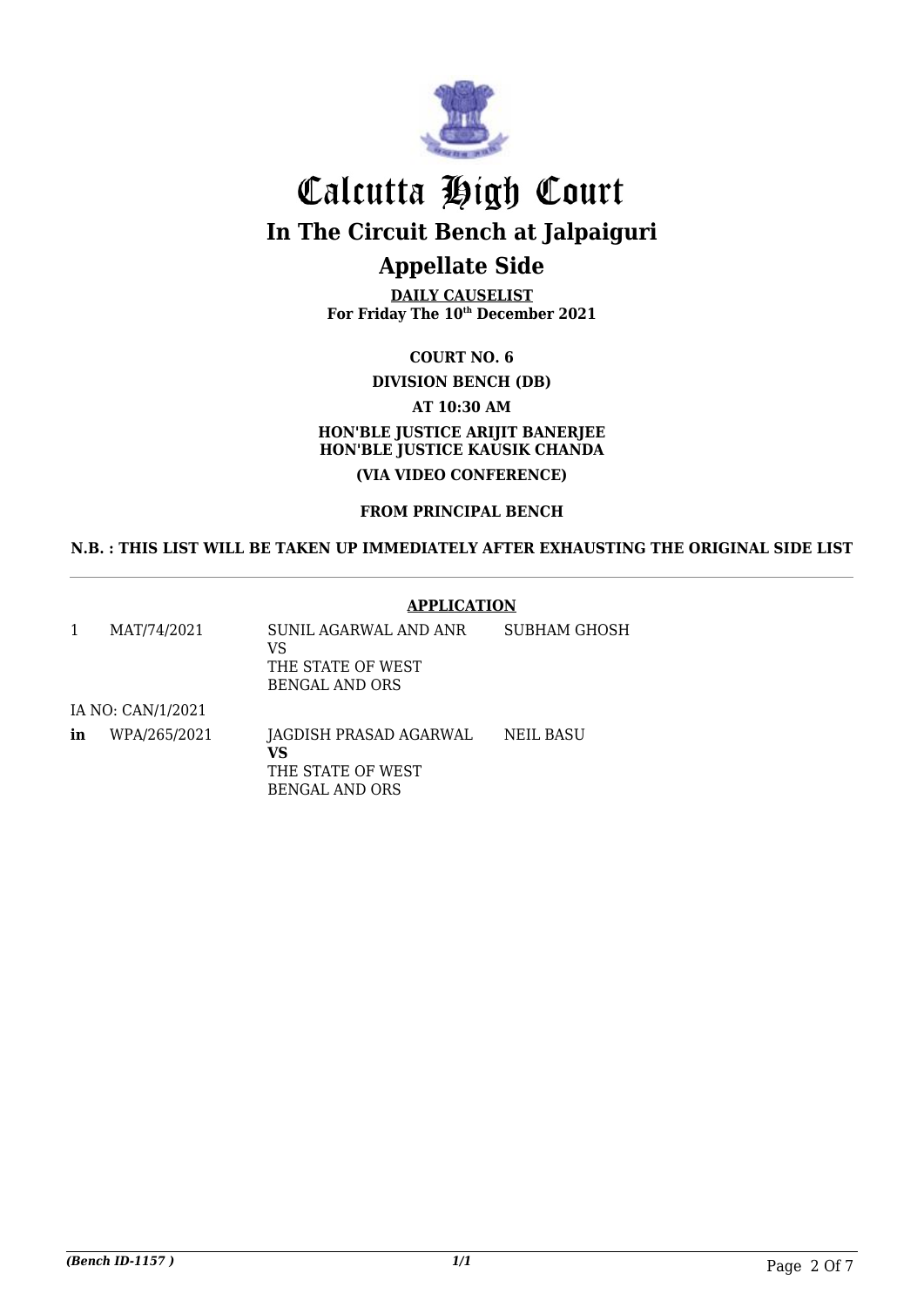

**DAILY CAUSELIST For Friday The 10th December 2021**

**COURT NO. 13 SINGLE BENCH (SB-II) AT 10:30 AM HON'BLE JUSTICE RAJASEKHAR MANTHA (VIA VIDEO CONFERENCE)**

**FROM PRINCIPAL BENCH**

#### **MOTION**

| WPCRC/2/2021     | AMAR KUMAR ROY AND<br><b>ORS</b><br>VS<br>ABHISHEK TIWARI, THE<br>DISTRICT MAGISTRATE,<br>JALPAIGURI AND ANR | <b>ARIJIT GHOSH</b> |
|------------------|--------------------------------------------------------------------------------------------------------------|---------------------|
| wt2 WPA/646/2019 | AMAR KUMAR ROY AND<br><b>ORS</b><br>VS<br>UNION OF INDIA AND ORS                                             | <b>ARIJIT GHOSH</b> |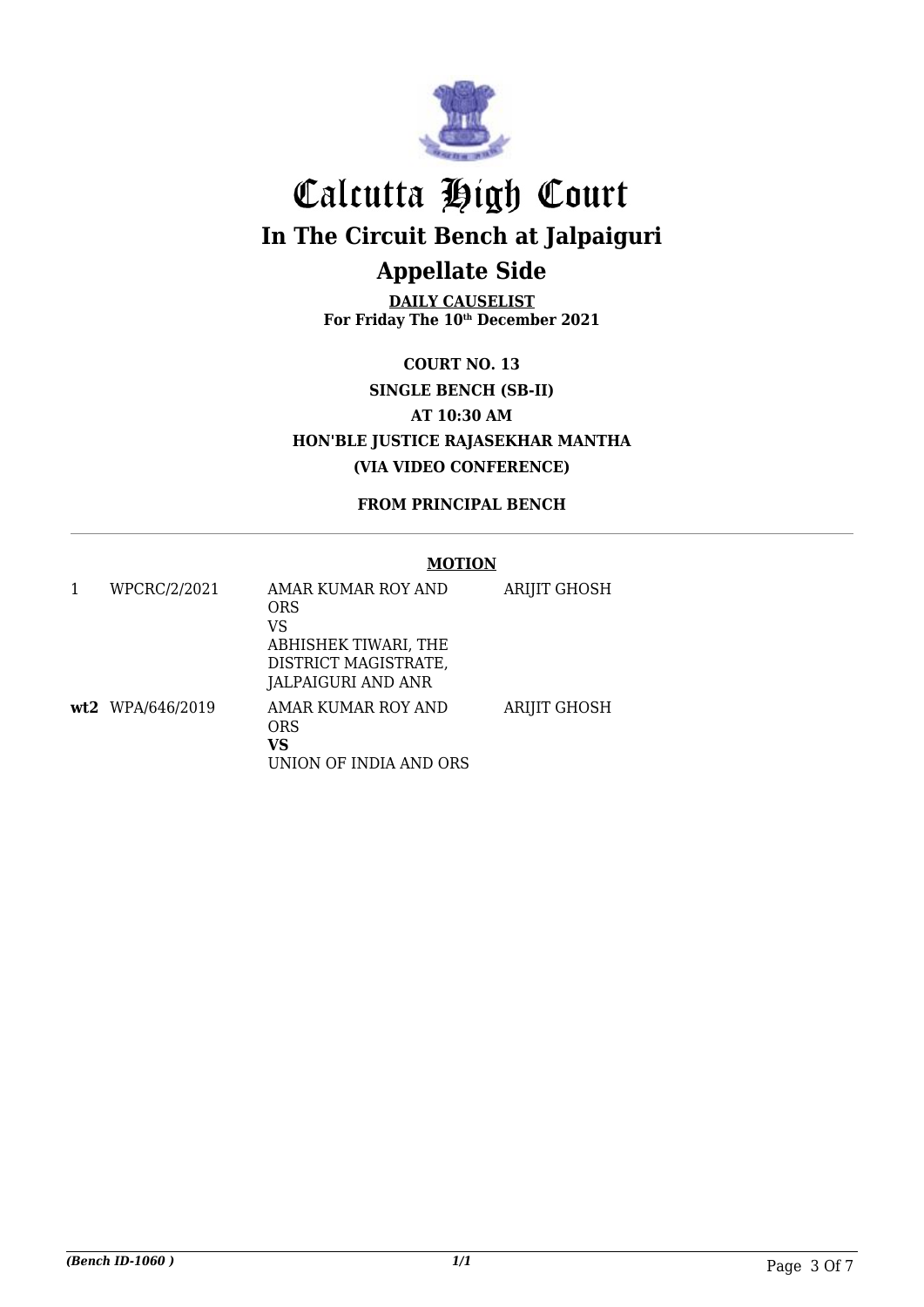

**DAILY CAUSELIST For Friday The 10th December 2021**

**COURT NO. 19 SINGLE BENCH (SB-VII) AT 10:30 AM HON'BLE JUSTICE SHAMPA SARKAR (VIA VIDEO CONFERENCE)**

**FROM PRINCIPAL BENCH**

#### **NEW MOTION**

1 WPA/2406/2021 UTTAM KUMAR GUHA

VS STATE OF WEST BENGAL AND ORS.

SOVAN DASGUPTA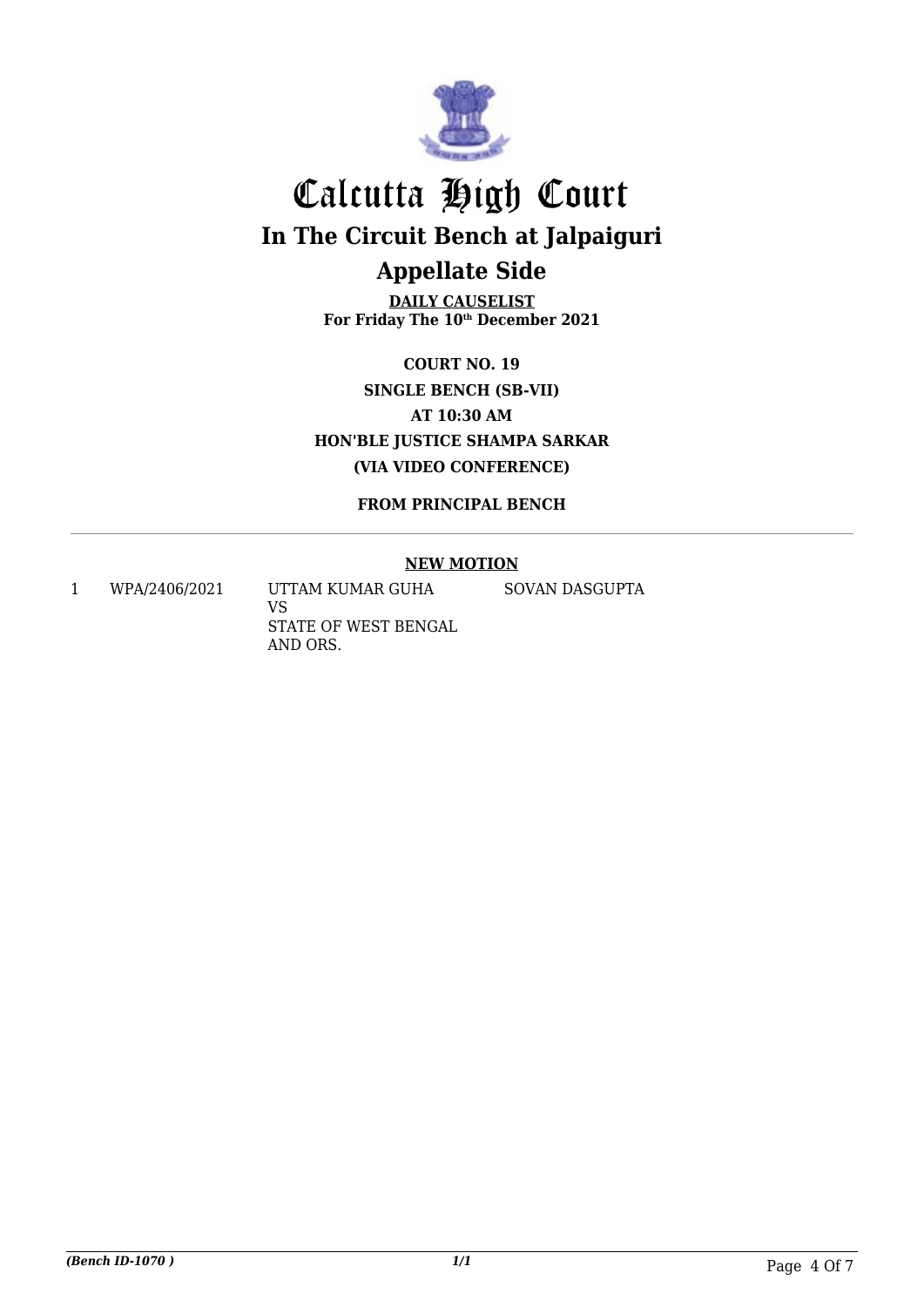

**DAILY CAUSELIST For Friday The 10th December 2021**

**COURT NO. 23 SINGLE BENCH (SB- IX) AT 10:30 AM HON'BLE JUSTICE ARINDAM MUKHERJEE (VIA VIDEO CONFERENCE)**

**FROM PRINCIPAL BENCH**

#### **CONTEMPT APPLICATION**

|    | CPAN/38/2021 | <b>SMT RUPANJANA</b><br><b>BANIK(SARKAR)</b><br>VS<br><b>SMT RATNA</b><br>(CHAKRABORTY) BAGCHI | ARUN KUMAR<br><b>CHAKRABORTY</b> |
|----|--------------|------------------------------------------------------------------------------------------------|----------------------------------|
| in | WPA/995/2019 | SMT. RUPANJANA BANIK<br>(SARKAR)<br>VS<br>STATE OF WEST BENGAL<br>AND ORS                      | ARUN KR.<br><b>CHAKRABORTY</b>   |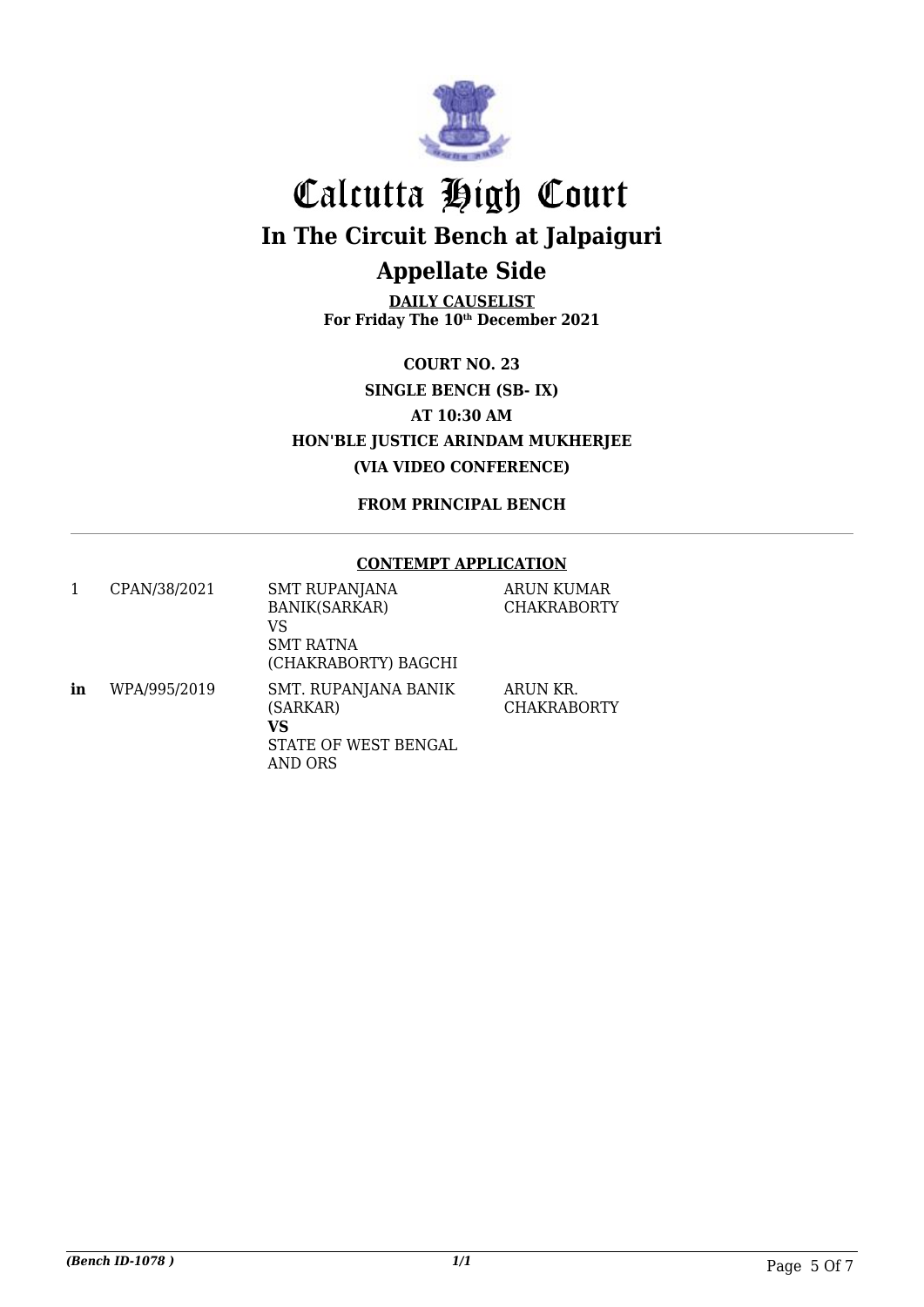

**DAILY CAUSELIST For Friday The 10th December 2021**

**COURT NO. 42 SINGLE BENCH (SB- XIII) AT 10:30 AM HON'BLE JUSTICE BIBEK CHAUDHURI (VIA VIDEO CONFERENCE)**

**FROM PRINCIPAL BENCH**

#### **CONTEMPT APPLICATION**

| 1  | CPAN/16/2021                                        | SRI JADUNATH DUTTA AND<br>ORS<br>VS<br>DR. AJAY KUMAR AND ANR               | DEBORSHI DHAR                         |
|----|-----------------------------------------------------|-----------------------------------------------------------------------------|---------------------------------------|
| in | WPA/280/2021                                        | SRI JADUNATH DUTTA AND<br>ORS<br>VS<br>THE UNION OF INDIA AND<br><b>ORS</b> | DEBORSHI DHAR                         |
| 2  | CPAN/69/2021<br>[WPA 90/2021 IS<br><b>NOT HERE]</b> | <b>SARODINI BARMAN</b><br>VS<br>KHALIL AHMED AND ORS                        | PAPIYA CHATTERJEE                     |
| in | WPA/90/2021                                         | <b>SARODINI BARMAN</b><br>VS<br>THE STATE OF WEST<br><b>BENGAL AND ORS</b>  | <b>PAPIYA</b><br><b>CHATTOPADHYAY</b> |